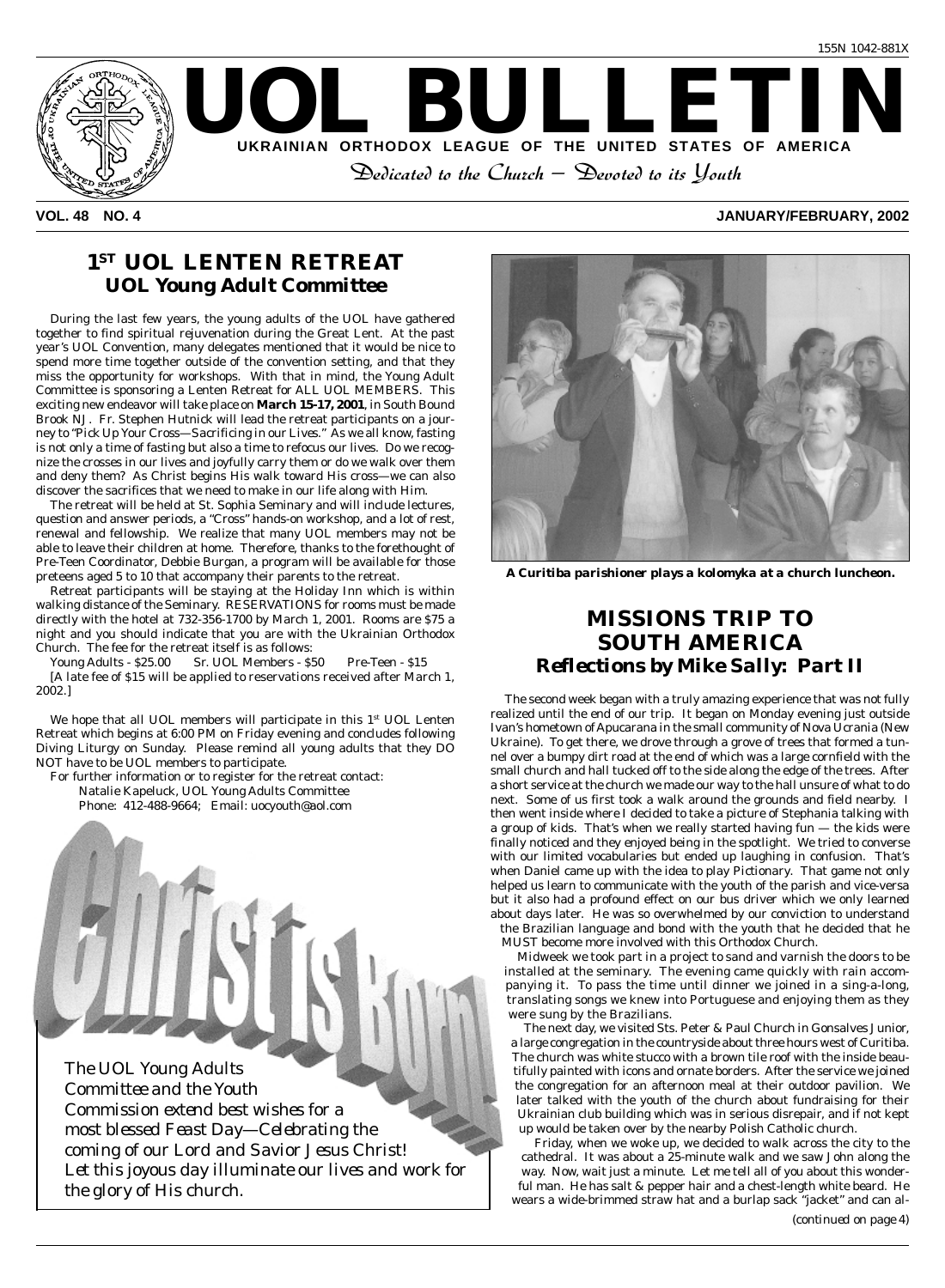UOL BULLETIN—The official publication of the Ukrainian Orthodox League of the United States of Non-member subscription rate - \$20.00 Canada - \$20.00

| Daria A. Pishko   | Alexis Oryhon                 | Dr. Stephen Sivulich   | Father John Harvey   |
|-------------------|-------------------------------|------------------------|----------------------|
| UOL President     | Jr. UOL President             | UOL Bulletin Editor    | UOL Bulletin         |
| 64 Coleman Avenue | 264 Lower Stella Ireland Road | 206 Christopher Circle | Spiritual Advisor    |
| Chatham, NJ 07928 | Binghamton, NY 13905          | Pittsburgh, PA 15205   | 74 Harris Avenue     |
|                   |                               |                        | Woonsocket, RI 02895 |

Special Assistant - *Alice Sivulich,* 206 Christopher Circle, Pittsburgh, PA 15205 Sr. Staff Writer - *Elizabeth Mitchell,* 46 Lexington Court, Carnegie, PA 15106 Staff Writer - *Joshua Oryhon,* 17 Western, 3rd Floor, Albany, NY 12203 Distribution - Sts. Peter and Paul Chapters, Carnegie, PA

*UOL Bulletin*—Published seven times annually - September, October, November, January/February, March, April, and June.

**The absolute deadline for each monthly issue is the 5th of the prior month. Photos will not be returned unless accompanied by a self-addressed stamped envelope.**

Note to Contributors: **All articles submitted to the** *UOL Bulletin* **must be in 12 point Times New Roman (font), or typed and double spaced in 12 point type. Articles may be submitted via e-mail attachments.** The editor reserves the right to condense any material submitted. Material cannot be returned.

Advertising rates: Please inquire through editorial offices.

## **NOBODY IS TOO COOL FOR SUNDAY SCHOOL—REVISITED** *A Skeptic's Documentary*

Okay, so they got me to go to Sunday School; big deal. Now all they talk about is this Teenage Conference, Camp thing. Yes, lots of Ukrainians dressing up in bed sheets gallivanting around a campground, pretending they are Olympic champions. Oh yes, I really jumped at the opportunity. All year, the youth at my church really hyped up the whole concept of this camp.

To tell you the truth, I got rather sick of the whole ordeal. It was always: "Matt, come on you have to go to camp, or we're not going out this weekend." Or, "Matt, you better go to TC this summer or else I won't like you anymore." Constantly, day by day, week by week, they were at me until finally, after much deliberation I gave in to temptation (sorry Fr. John).

I agreed to go to this infernal camp, but only once, and I said I was definitely NOT going to have a good time. So, around drifted the summer, and what to my amazement should occur, but TC knocking on my door. After arriving at the encampment, I was presently surprised to be greeted by many people that I had never met before. They came right up and said "hi"! *(Due to prior belief, I previously had the notion that many of the campers were cannibals, and ate new campers for dinner in the dining room.)*

Nonetheless, I justified this rationally, thinking that they must have sent all of the most friendly people out at first, merely to allow me to let my guard down before they struck. This, however, was not the case.

To my great amazement, the entire population of the camp was exceptionally nice—the whole duration of the camp, and I made countless new friends.

This was the turning point in my usual devotion to *camp skepticism* . I opened my heart to the camp, and in return I was blessed with one of the most eventful and fun-filled summers in recent years. The Ukie Olympics were very fun, and although it was my first year at camp, my team won first place and the *Kozak Cup ("go Chari-Taay").*

Also, I found the discussions with Fr. Harvey very stimulating, and I learned much about our faith. Finally, merely being in an atmosphere where people share the same beliefs and ideals is a wonderful thing and in-and-of itself a good reason to attend Camp this summer.

Thus, I recommend for anybody who has never attended, and/or is hesitant to do so, to go to the Teenage Conference at All Saints Camp. Undoubtedly, you will have a truly wonderful time, and ultimately thank me for encouraging you to go.

So, you can send thank-you letters to me in Parma, Ohio. Ok? God bless, and always remember *NOBODY IS TOO COOL FOR SUNDAY SCHOOL.* Matthew Kisil

Parma Jr. UOL Chapter

## **CHURCH SCHOOL TEACHER CERTIFICATION**

South Bound Brook, NJ - The Office of Religious Education (ORE) for the Ukrainian Orthodox Church of the USA has announced that work has commenced on a formal, comprehensive Church School Teacher Certification Program for release early next year.

The Rev. Deacon Joseph Kreta, Director, said: "The program is designed to ensure that our Church school teachers are receiving in-service training, resource information, educational support, religious news, and parish recognition. The Office of Religious Education will initially ask for voluntary participation and hope to incorporate this process into future in-service training programs and seminars."

The certification program is for use by both new and experienced teachers and administrators with teachers receiving 'work' credit based on years of service.

## **THIS COSY CORNER: AN ORTHODOX BOOK REVIEW**

by Father John W. Harvey

A glossy new book has been published by St. Vladimir Seminary Press that should be of interest to all Slavs. Cyril and Methodius of Thessalonica by Anthony-Emil Tacheios chronicles the life, mission and legacy of these two famous brothers.

When one realizes that when they appeared on the scene, Greek and Latin were solely entrenched as the "holy" languages of the church. The Latin West did not venture to use any vernacular until the early 1960's. This is where the importance of Cyril and Methodius in Orthodox Christian history has its base. By opening the treasures of the church to the Slavic peoples in their own language, a precedent was established. The Gospel, the teachings of the Fathers and worship should be readily understandable and accessible to all of the people. This policy has continued within Orthodoxy in this era with Ukrainian supplanting Church Slavonic for our people and the rise of English, Spanish, Japanese and innumerable other languages as being totally acceptable for liturgical use.

This book has quite an extensive bibliography and notes, which indicates its scholarly base. The scholarship is there, but the end result is an easily readable style that is not boring or arcane. The number of illustrations provided makes it all the more interesting.

There is history aplenty, and Mr. Tacheios gives a thorough and interesting overview of it. Any good novel has a plot and sub-plots, with interesting machinations and strange twists in the story. The truth of this story has all these elements, which make for an interesting read. What an interesting career each had! Cryil began with a diplomatic mission to the Moslem Caliphate then there was a mission to the Khazars by the brothers, translation work into Slavic. The tale continues with treachery by the Germans and ends in Rome. Pannonia and Moravia, that is Hungary and Czech lands of today, should have been Orthodox, but the brutal twists of history reveal how the mission was subverted. The planting of Slavic Christianity in Bulgaria, the Balkans and beyond by the brother's disciples is chronicled. The rise and spread of the honoring of these two saints is well documented and as we know their place among saints venerated by Ukrainians ranks high.

If you have even a passing curiosity about history, but do not want to be bogged down in a morass of turgid text and endless dates, then this is a book for you.

Shirley Skocypec of the UOC Bookstore (732) 356-0090 would be happy to take an order for this book.



"Whatever you do, do all for the glory of God"  $(1$  Corinthians  $10:31)$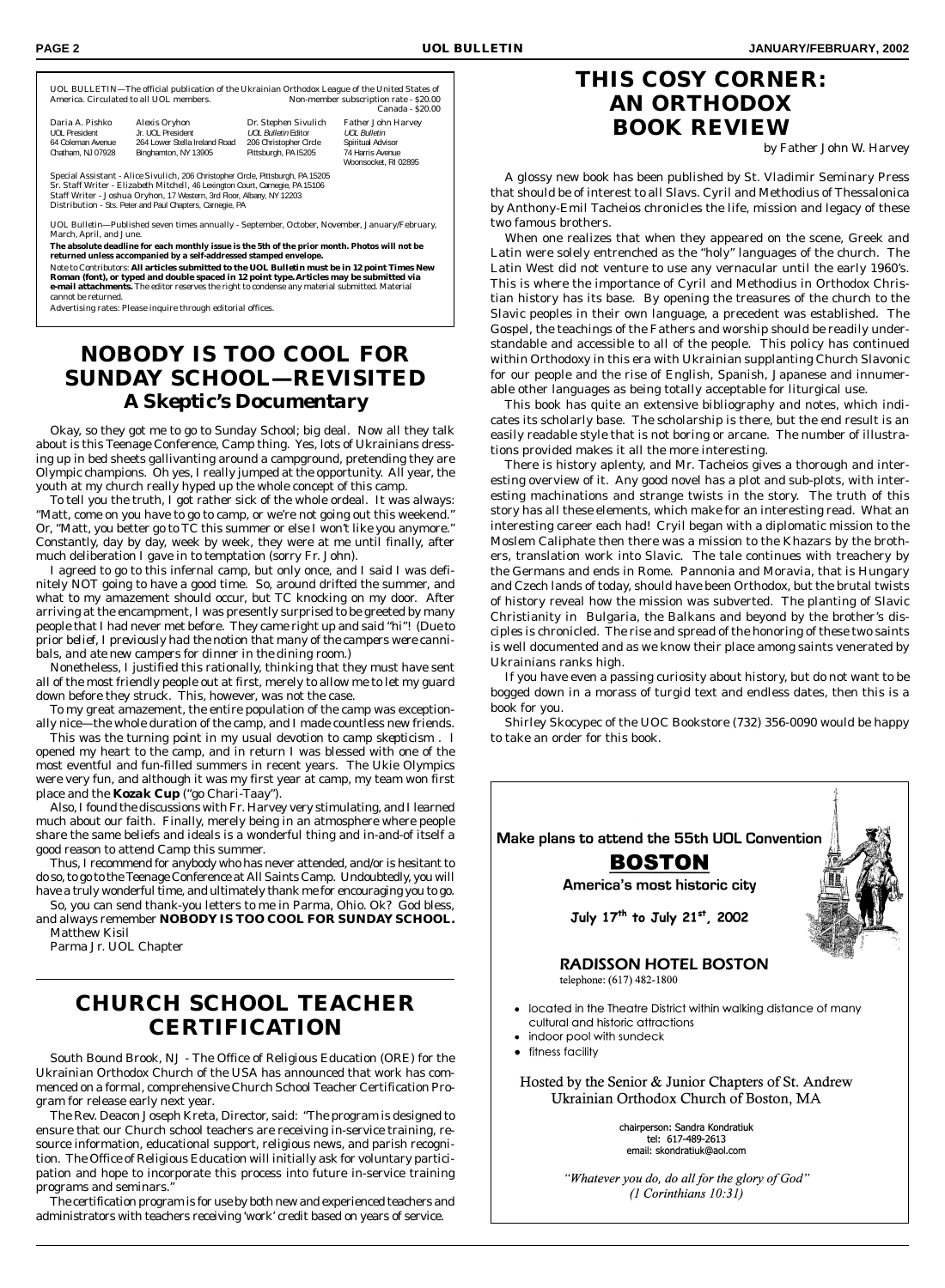# **JR. UOL PRESIDENT'S COLUMN** *John D. Meschisen*

Glory to Jesus Christ.

Greetings to all! I hope everyone is happy and healthy. I recently had the privilege of traveling to our church center in South Bound Brook NJ, for the Sobor. I had a truly enjoyable weekend, as I spoke to several people whose parishes have the potential for a Jr. UOL chapter. I spoke briefly to the entire Sobor delegation on Saturday afternoon, and handed out several forms to potential new chapters.

Speaking of new chapters it is my honor to welcome St. Nicholas Mission Parish, in Charlottsville, Va. into the Jr. league. I plan on visiting them soon to

help them get up and running. I would also like to welcome back the Northhampton, PA chapter, who for a few years has been inactive, but is now back stronger than ever.

I am also planning to visit Trenton NJ, and South Bound Brook itself to restart those two chapters. Stay tuned for further details…

 A few weeks ago I also was lucky enough to participate in a Divine Liturgy in Boston with His Grace Bishop Jeremiah. Following a brief luncheon, I welcomed his Grace to New England on behalf of the Jr. UOL. It was a marvelous morning that I will not soon forget.

As election report forms are coming in, the 2001-2002 roster for the Jr. UOL is starting to take shape. I implore everyone to include their email addresses when filing out forms. The part of my job I enjoy the most is talking to everyone around the league, and in this "high tech" and fast pace world, it is easiest for me to communicate with everyone through email and instant messaging. So once again email me if you have any questions, concerns, or just want to chat. For all of you who have not gotten in your election report forms yet, GET THEM IN ASAP. Also coming up is the due date for dues. Everyone pay attention to your mailboxes for the form.

Well the sun is setting on this article; tune in next month for another "edge of your seat" thriller.

 I remain through Christ, most affectionately yours, John D. Meschisen

## **YOUNGSTOWN HOSTS SR. EXECUTIVE BOARD**

Sr. UOL National Executive Board and members of Youngstown Senior UOL chapter gather during the Board's meeting in August.



*Standing from the left: Bill Sywy, Melanie Nakonachny, Helen Greenleaf, Sandra Kondratiuk, Daria Pishko, Father Charles Baxter, Jonathan Patronik, Gayle Woloschak, Laryssa Sadoway, Father John Nakonachny. Seated: Denise Spoganetz, Anna Mark, Jess Burgan, Kathryn Bailly, Natalie Kapeluk.*

(Ed. Note: CORRECTION) UOL BULLETIN, November, 2001, Page 5 SUNDAY OF ORTHODOXY should have read UOL SUNDAY.



# **PARMA, OHIO – JR. UOL CHAPTER NEWS**

Even though they had their last meeting in May, that did not stop the Parma Juniors from having some Orthodox fun over the summer. Many new experiences were tried, new friends were united, old friends reunited, and a ton of fun was created.

They started their summer with a few car washes. Not only did it give most of them something to do during the day, but also kept the members in touch with each other in-between all the various summer camps and vacations. Funny stories were shared and a lot of soap was used. Soap and water are not only for cars you know.

The long awaited Philadelphia Convention finally drew near. It was an exciting time for everyone who attended. From the majority of the junior delegates, the favorite was being able to meet new people. On Sunday after Liturgy, the greatly appreciated Parma Seniors took the juniors out for lunch. This was a special time for all of them as they shared this meal together. Overall, the week was a blast and they are definitely looking forward to the next convention in Boston. Congratulations to the newly elected Executive Boards.

Not too long after the Convention many of the Juniors spent a week at All Saints Camp in Emlenton, PA for either the Diocesan Church School Camp or Teenage Conference. "TC was the best thing I've done all summer," is what Steve Kisil had to say about his first time attending TC. Oksana Mahlay, who attended both camps, enjoyed spending two weeks with her closest friends. The juniors can't wait to come back next year.

Finally, to end the summer, a relaxing weekend at All Saints Camp for Family Fest was a perfect way to spend time with family and friends. The last of the warm summer weather was enjoyed through swimming, playing volleyball and canoeing.

The juniors are looking forward to an exciting year. Their meetings will be held once a month and will be conducted by President Nina Aust. Working with her are Vice-President Christy Bohuslawsky, Secretary Erica Boyko, Treasurer Oksana Mahlay, Reporter Andrea Komichak, and Dana Komichak in a new position called "Sunshine." The newly elected board has some exciting plans for this upcoming year.

Andrea Komichak, Reporter



*Carnegie, PA Jr. UOL and Fr. Steve Repa donated cloth for altar boy vestments to our parish in Curitiba, South America. Michael Sally and Tracy Fisher delivered the cloth when they visited South America in December.*

# **SR. CHAPTER NEWS – CARNEGIE, PA**

Our fall activities included a Masquerade Party for the children of the parish, and a Christmas Arts and Craft Fair.

Highlighting our annual parish banquet was the distribution of scholarships from our chapter to the young adults attending institutions of higher education: Yuri Alexandrov (Penn State), Melissa Haluszczak (Phoenix University), Mark Losego (Penn State), Nicole Reinhart (University of Pittsburgh), and Alexandra Sawchuk (Washington and Jefferson).

The chapter extends our deepest sympathies to Pat Dorning on the loss of her 19-year old son, Jonathon, who was killed in an automobile accident recently. May his memory forever be eternal.

We extend Nativity greetings to all with peace in the New Year. *Christ is Born! Glorify Him!*

Elizabeth Mitchell, Reporter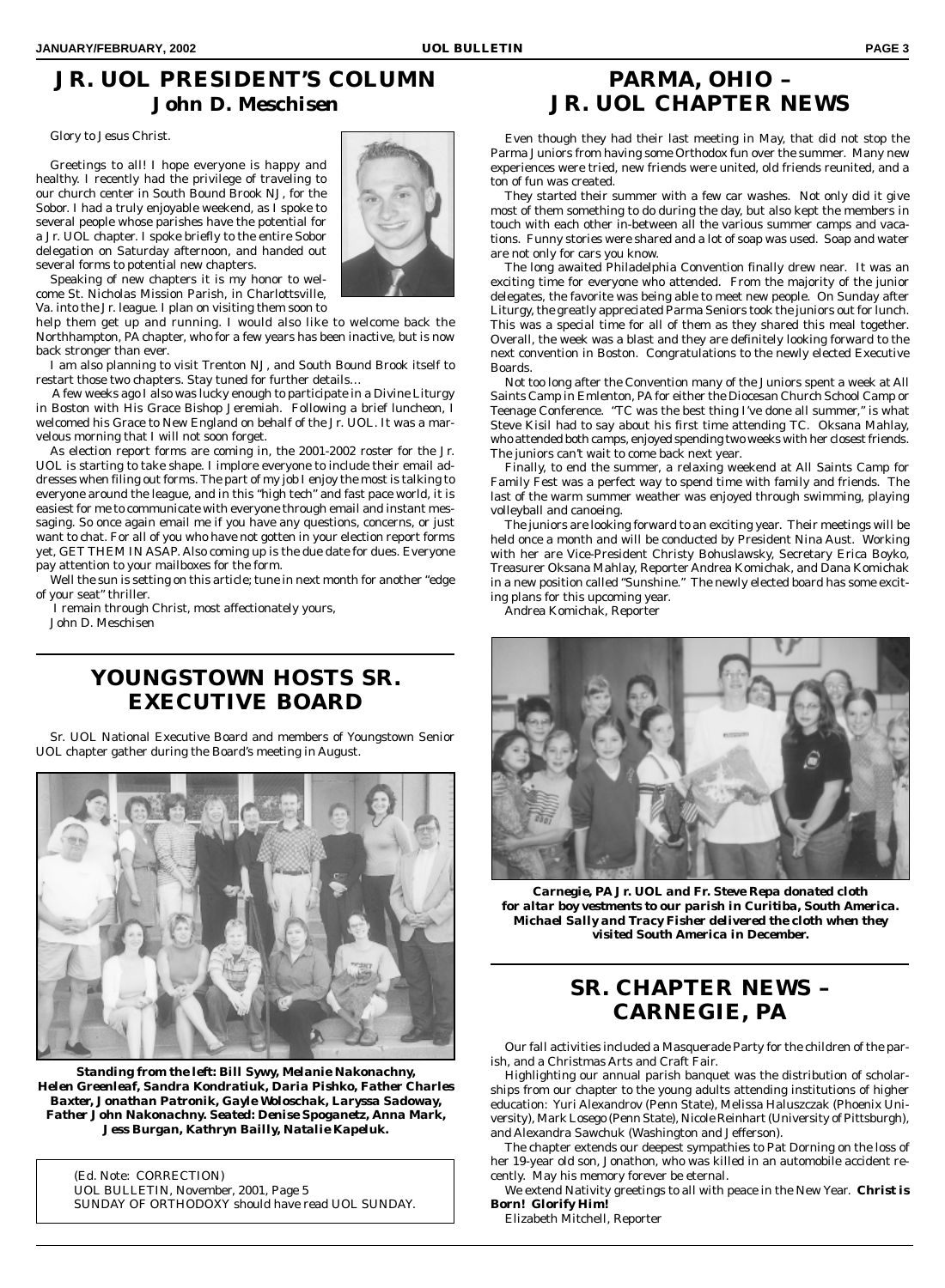### **UKRAINIAN ORTHODOX LEAGUE OF THE U.S.A. (2001 – 2002) NATIONAL EXECUTIVE BOARD GOALS & OBJECTIVES**

#### **I. Membership and Chapter Development Committee**

- **A. Goal: Provide Excellent Service to Chapters by**
	- continuing to send National Executive Board minutes to every chapter president.
	- continuing to communicate on a personal level with each chapter president via board liaisons.
	- publicizing the availability of Membership Development Fund through the National Board.
	- Executive Board members initiating the possibility of visiting the chapters to which they serve as liaison.
	- reminding chapters of organizational and financial deadlines via the *UOL BULLETIN* and chapter liaisons.
- **B. Goal: Expand Efforts to attract Members-at-Large by:**
	- Contacting those adult advisors to Jr. Chapters who are not members of the Sr. UOL and requesting that they become a member-at-large.
	- Sending a letter with a remittance form to past membersat-large encouraging them to renew their membership.
- **C. Goal: Strive to Increase League Membership by**
	- utilizing the designated Membership development fund for visits to parishes which have no senior chapters for membership recruitment.
	- providing an Organizational Handbook and other materials which would assist chapters in increasing their membership.
	- providing League publications and other public relations materials at our Church Cultural Center in South Bound Brook during the 16th Sobor, October 10 - 14, 2002.
	- sending a letter to chapters encouraging them to reach out to Ukrainian Orthodox in their area by including them in UOL activities with the hope of them joining or forming new chapters.
	- encouraging chapters and individual members to utilize the *UOL BUL-LETIN* as a "marketing" tool for attracting new members by subscribing to additional issues, or passing their copies to non-members.
	- updating, adding the League's Mission Statement in Ukrainian, and reprinting the evergreen Public Relations packet brochure.
- **D. Goal: Increase Clergy Understanding and Support of the UOL by the President making arrangements to present information and encourage clergy to support the UOL and its mission at the annual Clergy Conference.**

#### **II. Youth Commission**

- **A. Goal: Promote leadership roles with our young adults by:**
	- encouraging the President to appoint two Junior Advisors each year, one of which will be of college age.
	- strongly encouraging each chapter to send a young adult age (19- 35) delegate to the UOLConvention.
- **B. Goal: Continue and improve Young Adults Retreats and increase involvement by:**
	- searching for new venues for the retreats.
	- continuing to search for names and addresses of Young Adults for the Mailing lists (hard and e-mail).
- **C. Goal: Ensure open and strong lines of communication between the Senior and Junior Executive Boards and understanding of Senior Board functions by Junior Executive Board members by encouraging each member of the Jr. board to attend at least one Sr. board meeting.**
- **D. Goal: Explore the possibility of creating a Counselor Development Fund which would help defray costs and provide stipends for All Saints Camp counselors.**
- **E. Goal: Strengthen the commitment of youth to each other and their parish and promote understanding of vocations by requesting each Deanery to host a Youth Jamboree which the Eparchial Hierarch would be invited to attend.**



*Mike Sally and "new" friends from South America.*

### **MISSION TRIP**

*(continued from page 1)*

ways be seen with a smile on his face. We first met him on our third day in Brazil and he told us he has traveled throughout all of Brazil as well as other countries in South America. He does not live in a house but a service station at the edge of the city which provides a space for him to sleep. Many people know him and pay him only with friendship and a meal — he won't accept money. He says that he does not belong to any church but he is at peace with God. John is the epitome of Christ's words in Matthew 19:21 where He says *to sell all your belongings and give to the poor and follow Him*. It was a genuine pleasure to talk with and learn from him. We should all hope to become like John.

At he end of the week, we took a roadtrip which was a five hour drive southwest of Curitiba to the small village of Jangada do Sul which is split in half by a river. We were greeted warmly outside of their newly built octagonal church. Inside, the sun was magnificently shining through the green and orange stained-glass windows illuminating the plain white walls with a spiritual radiance. We then sang "Salve, O Virgem e Esposa" ("Rejoice, O Unwedded Bride") with the notes reverberating off the walls. After being welcomed into their community by Fr. Peter, we made our way "back to the feeding trough," entertained by an older gentleman playing a Kolomyka on a harmonica!

Sadly, this is a very poor region. Another of Fr. Peter's churches not far from here only has services twice per year because of such small numbers of people as well as limited priests to perform services more often. And still another of his churches is in such disrepair that it is not safe to fill the church for fear of collapse.

And yet, none of this diminishes the spirit of the people to continue loving and trusting in God to lead them through every aspect of their lives.

[Next Issue: WEEK 3 - OCMC Brazil Mission Trip]

## *Regional Seminar Schedule for 2002*

The Office of Religious Education (ORE), in cooperation with the Office of Youth Ministry, will conduct another series of regional seminars to be held at various parish locations across the country during the first half of 2002.

The Regional Seminars are expected to replace the annual National Teachers Conference for the present time. These seminars, to be repeated annually, are in response to its recent survey and comments received by ORE members through its ongoing parish liaison program.

For more information about the Certification Program or Regional Seminars, contact:

Rev. Deacon Joseph Kreta

Phone: 610-782-0203, or ORE webstite at:

www.ukrainianorthodoxchurchusa.org/offices/ORE.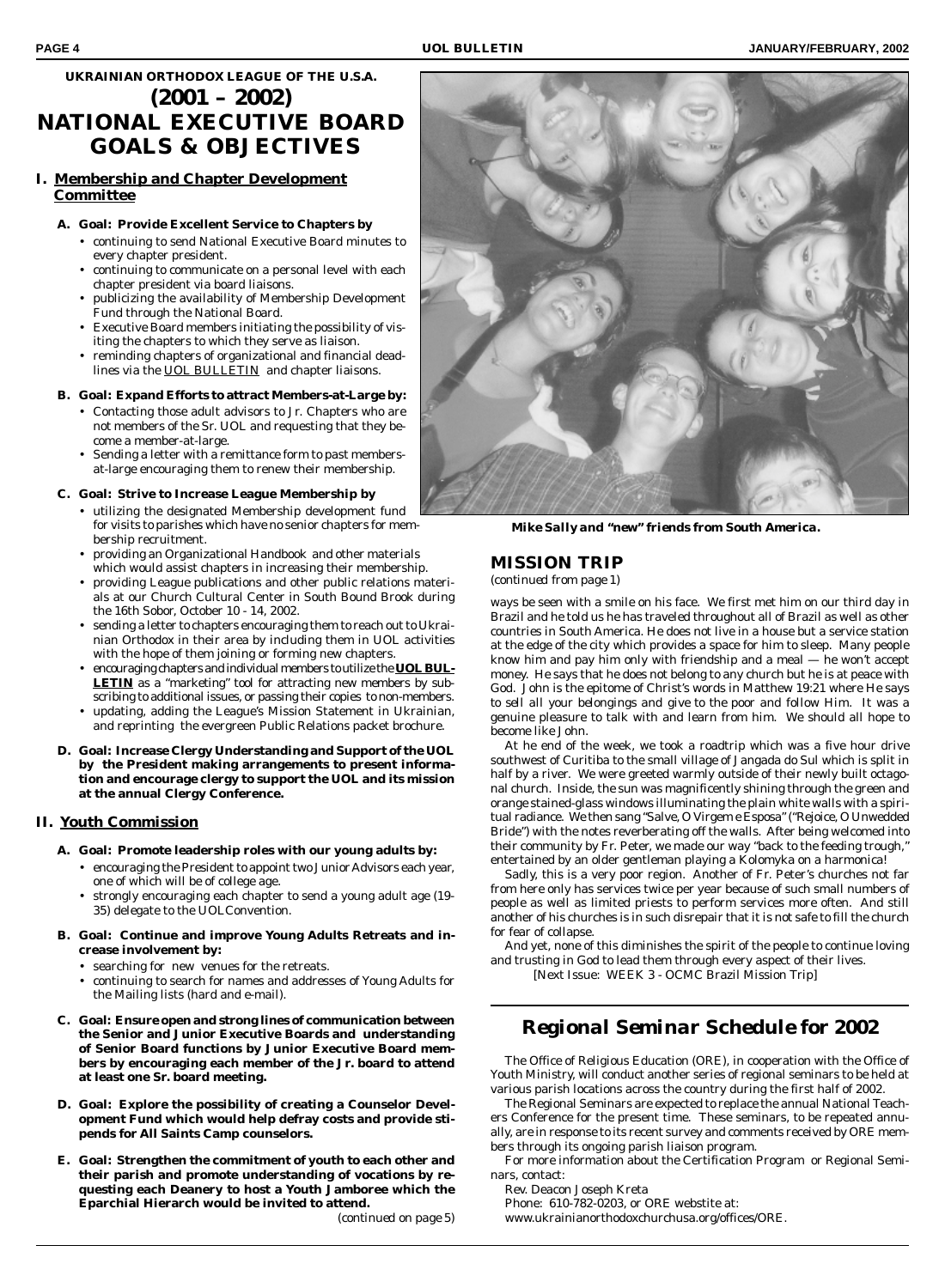### **2001-2002 EXECUTIVE BOARD GOALS & OBJECTIVES** *(continued from page 4)*

**F. Goal: Continue contact with our Church's graduating high school students by:**

- publicizing their names and the schools they will be attending in the *UOL BULLETIN.*
- encouraging chapters to contact any students in their area with a "welcome package" and offers of support, and inclusion in chapter and parish activities.
- **G. Goal: Foster interactions among Junior Board members, and between the Junior Board and Junior Chapters by:**
	- encouraging board members to phone/email each other weekly.
	- requesting board members keep in contact with chapters via email.
	- making an effort to schedule junior board meetings and/or conference calls every 3-4 months.
	- inviting local junior chapter members to attend junior board meetings. • planning activities with junior board members and junior chapter
	- members in conjunction with meetings.
- **H. Goal: Ensure that the lines of communication are open between the junior and senior boards by:**
	- urging junior members to attend one Senior Board meeting each year.
	- sending senior board members updates on Junior Board activities
	- and decisions. • providing the junior board with pertinent information from the Senior Board.

#### **III. Education Commission**

- **A. Goal: Continue Developing Educational Activities by:**
	- encouraging chapters to sponsor their own local education days by providing them with materials and resource recommendations.
	- organizing one education day speaker/program to be held in three regions over the year, (i.e. liturgical music workshop).
	- keeping in contact with Fr. Deacon Joe Kreta about ORE activities in order to coordinate and avoid redundancy.
	- encouraging choir directors/members to "mentor" the children of their parish in order to bring them into the choir.
	- setting up access to resources pertaining to Ukrainian Culture and Ukrainian Liturgical music by adding more specialized sections to the Consistory library and listing our video library on the UOL website.
- **B. Goal: Continue and Strengthen Established Projects by:**
	- expanding the essay contest so that high school aged teens and older may choose the medium through which they can answer their designated questions, (video, performance, artwork, essays, etc.).
	- advertising the contest in Junior mailings with the help of Jr. Education Commission Chair.
	- getting in touch with web masters at the Consistory in order to update the UOL web site with resource material and information under an Education link.
	- submitting for publication in the *UOL BULLETIN* information on Daily Bible Readings Guide which is posted on the Consistory web site and encouraging the use of the Church Calendar which also has this information.

#### **IV. Christian Care Giving and Missions Commission**

- **A. Goal: Continue charitable outreach with the following church affiliated organizations/ programs:**
	- St. Andrew's Society (Seminaries and soup kitchens in Ukraine).
	- United Ukrainian Orthodox Sisterhoods (orphans and needy).
	- Eastern Orthodox Foundation Indiana, PA (mentally handicapped).
	- St. Herman's Monastery and House of Hospitality Cleveland, OH (needy homeless).
	- Children of Chernobyl Relief Foundation (medical aid/radiation victims).
	- Orthodox Christian Mission Center St. Augustine, FL (missionaries throughout the world).
	- "ZOE for Life" (assisting women in crisis pregnancy).
- **B. Goal: Encourage the continuing UOL support of the Seminary in Curitiba, Brazil and overall missionary work of the U.O.C. in South America by:**
	- the UOL National Executive Board donating to the Projects of the Church in South America.

*(continued on page 6)*



*The Jr. Chapter of Carnegie prepared the food for Sts. Peter and Paul Annual Craft Fair. They were assisted by Head Chef, Sherri Waleski, Fr. Steve Repa, and Junior Chapter Advisor, Alexis Sawchuk.*

# **RELIGION QUESTIONS:**

By Fr. John W. Harvey

**Q.** Our priest is wanting to buy a home for himself in the "nicer part of town". We provide a solid, comfortable rectory that should be quite adequate for the size of his family and so I don't see why he has to up and move. What ever happened to the vow of poverty?

**A.** Each parish has a duty to house its pastor and so we see most of our churches providing a rectory. In these days, an individual priest may want to be in a different neighborhood to access a different school district, or to have a place truly his own that he could decorate and landscape at his desire. A happy, settled pastor can only be of benefit to the parish. From the pastor's (or Pani Matka's) point of view, to be on your own may be a better situation than worrying about tiny children damaging rectory furniture, having to beg for improvements or basic repairs or having a wall painted anything but basic white.

One must also reflect that upon the death of a priest, the Pani Matka must soon vacate the house, but where does she go? These days, many priests consider a home of their own for many reasons that would be beneficial. In point of clarification, Orthodox married clergy have no vows of poverty, which pertains only only to monks and monastic clergy.

Let us consider the enlightened view that our Greek and Antiochian brethren hold. For them a parish priest is the representative of the community as a whole. If he appears prosperous and lives in a nice home it reflects well upon the community. For them, housing can be either in a rectory or purchased by the priest, but anything poor or substandard would have a negative impact on the outsiders perception of the parish.

**Q.** While on a business trip to a town where we had no parish church, I dropped in on a Russian Synodal Church for liturgy and saw such a strange sight I was dumfounded.

If people came to church with skirts too short (or heave forbid! pants), the man at the candle-selling stand would hand out lengths of cloth so that they would be covered to the floor and baba-style scarves for the head. It looked kinda folksy, but I couldn't help think of some Moslem countries where they have a penchant for covering women from head to toe. Hopefully we are not coming to that!

**A.** We come to church to pray and most especially to receive the Body and Blood of Christ in Communion. That our heart is desirous of coming to give due worship to the Lord is most important.

What we are wearing is not of much importance. There can be inappropriate dress which can be a distraction to others. A young lady who is wearing a skirt length way above the knees or a bare midriff is definitely in the inappropriate range. On a hot summer day, a man should not have to wear a sweater for fear that bare arms shown by a short-sleeve shirt would offend.

Let us be sensible about this. If we are in church for the right purpose we should not have our attention scrutinizing what other people are wearing. The Synodal Church with its hyper-conservative leaning, approaches the phariseeisms that Jesus condemned. Beach or loungewear is for the poolside and not for the church.

Let us try to be sensible in dress and also sensitive to other people's normal expectations when we dress for church. I doubt whether we will ever have clothing police stopping people at the church door!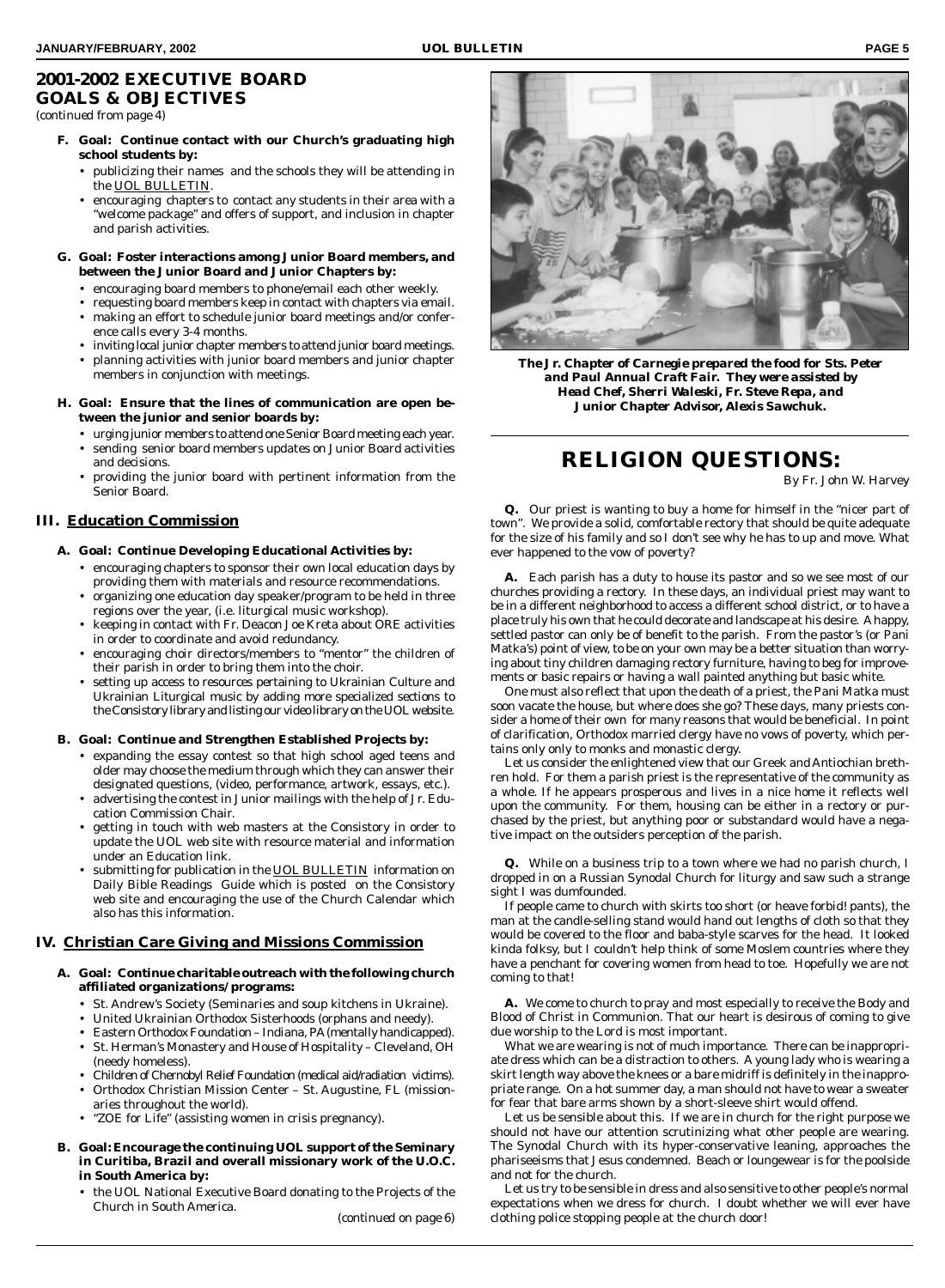### **2001-2002 EXECUTIVE BOARD GOALS & OBJECTIVES** *(continued from page 5)*

- gaining more information concerning the Missionary Family that will soon to be serving in Argentina and determine how best the UOL can assist their efforts.
- **C. Goal: Encourage the active and personal participation of UOL members in care giving within our parish and residential communities relating to the specific needs of the people of God by:**
	- sending a letter to Spiritual advisors and Chapter Presidents, charging them to select, institute and maintain a specific care-giving project in their local community.
	- serving as a contact person for chapters who are seeking care giving and mission ideas concerning projects that could be established, and efficient ways to implement these projects.
- **D. Goal: Encourage the UOL members/chapters to actively participate in the Church's efforts in establishing new missions and rejuvenating inactive parishes by:**
	- becoming involved with or spearheading evangelical missionary outreach.
	- encouraging each chapter to donate to the Consistory Mission Parish Fund of the U.O.C. of the USA.

#### **V. Clergy Candidate Commission**

- **A. Goal: Express to the St. Sophia's Seminary Board of Regents the UOL's desire for an Office of Vocations to which the League would give financial assistance through Metropolitan John Scholarship Fund and work with the Director towards:**
	- developing a program that would encourage young men to enter the holy priesthood and young men and women to enter monastic life.
	- developing plans to have a cantor's course.
	- developing a web page.
	- exploring the possibility of offering educational courses via the Internet.
- **B. Goal: Encourage the Hierarchy and clergy of our church to declare one of the months of Great Lent as a month of prayer and fasting for vocations. We request that a specific prayer petition would be inserted into the church services weekly litany.**
- **C. Goal: Sponsor an Altar Boy retreat under the spiritual supervision of the Hierarchs.**
- **D. Goal: Support the efforts of the Ukrainian Orthodox Church of the United States of America to establish our monastic community in Vineland, NJ. by disseminating information to chapters and encouraging them to support this endeavor.**

#### **VI. Finances and Ways and Means Commission**

- **A. Goal: Enhance the Annual Fund Drive by:**
	- returning to the January/ February mailing schedule.
	- working to increase contributions by publishing information and donation forms in the *UOL BULLETIN* and the *UOW.*
- **B. Goal: Continue efforts to edit and publish the Anne and Andrew children's books within the upcoming year.**
- **C. Goal: Continue the Tribute Fund and create awareness and increase contributions by:**
	- continuing promotions in the *UOW* and *UOL BULLETIN.*
	- publishing a fact sheet about the fund and describing acknowledgment cards in an issue of the *UOL BULLETIN* by November 2001.

#### **VII. Constitution**

**A. Goal: Review the UOL Constitution and, if deemed necessary or desirable, present proposed changes to a Constitution Committee and delegates at the Annual Convention in Boston. July, 2002.**

## **PARMA SR. UOL OUTSTANDING VOLUNTEER AWARD**



*Fr. John Mironko, Asst. Pastor; Pauline Osad, Chapter Vice-President; Pani Matka Mary Anne Nakonachny, Award Recipient; Melanie Nakonachny, Chapter President; and Fr. John Nakonachny, Pastor.*

During St. Vladimir's annual Thanksgiving dinner on November 18, 2001, Sr. UOL Chapter Vice President, Pauline Osad presented the chapter's Outstanding Volunteer award to **Pani Matka Many Anne Nakonachny.** The following was read before the plaque was presented to the very much surprised recipient.

"On a national level, our Sr. chapter of the Ukrainian Orthodox League is well known and valued not only for what we accomplish each year, but also for the dedicated and hard working members to whom the spiritual life and the youth of our parish are of prime importance and focus.

Our chapter is blessed with committed and hard working individuals, and each year our chapter's nominating committee determines if and to whom the UOL Outstanding Volunteer Award will be given. As Chapter Vice President, it is my pleasure to recognize an outstanding member who is always there to fill in the gaps, take up the slack, and make sure that whatever needs to be done is accomplished with excellence.

This person has served on the UOL National Executive Board, held several chapter offices and was the chairperson of various events and projects

The time and energy that this person quietly gives to our parish and chapter is often unnoticed, yet always makes a huge difference in the final outcome of any project or endeavor. This person's talents and willingness to help are the secret ingredients that often aren't readily noticed, but make something that would just be ordinary into something special and successful. Whenever and however needed, this person organizes, cooks, cleans, serves, washes pots and pans, types, fills in at the last minute — the list is endless— and can always be counted on to do the job efficiently and effectively, not to mention that it is done extremely well.

Very often behind the scenes, this reliable and hard-working chapter member is so unassuming and busy with doing things for our parish and chapter, working outside the home, being a wife, mother, and the head manager of what some call the Grand Central Fish Bowl, that she is unaware of the fact that she indeed is our own energizer bunny that keeps things working smoothly and gives support to anyone in need. Also unbeknownst to her, she is much respected and loved by many. When someone consistently does things well for a long time, we make it into a routine expectation and end up taking the person for granted. No doubt about it — we have done that for years with this vital person in our parish and chapter. But today we are going to rectify that!

With great appreciation for all that she has done and continues to do, it is my honor and immense pleasure to present the **UOL Outstanding Volunteer Award** to **Pani Matka Mary Ann Nakonachny."**

> *Ye shall find the babe wrapped in swaddling clothes, lying in a manger. (Luke 2:12)*

*May the special joy of the first Christmas bring you happiness.*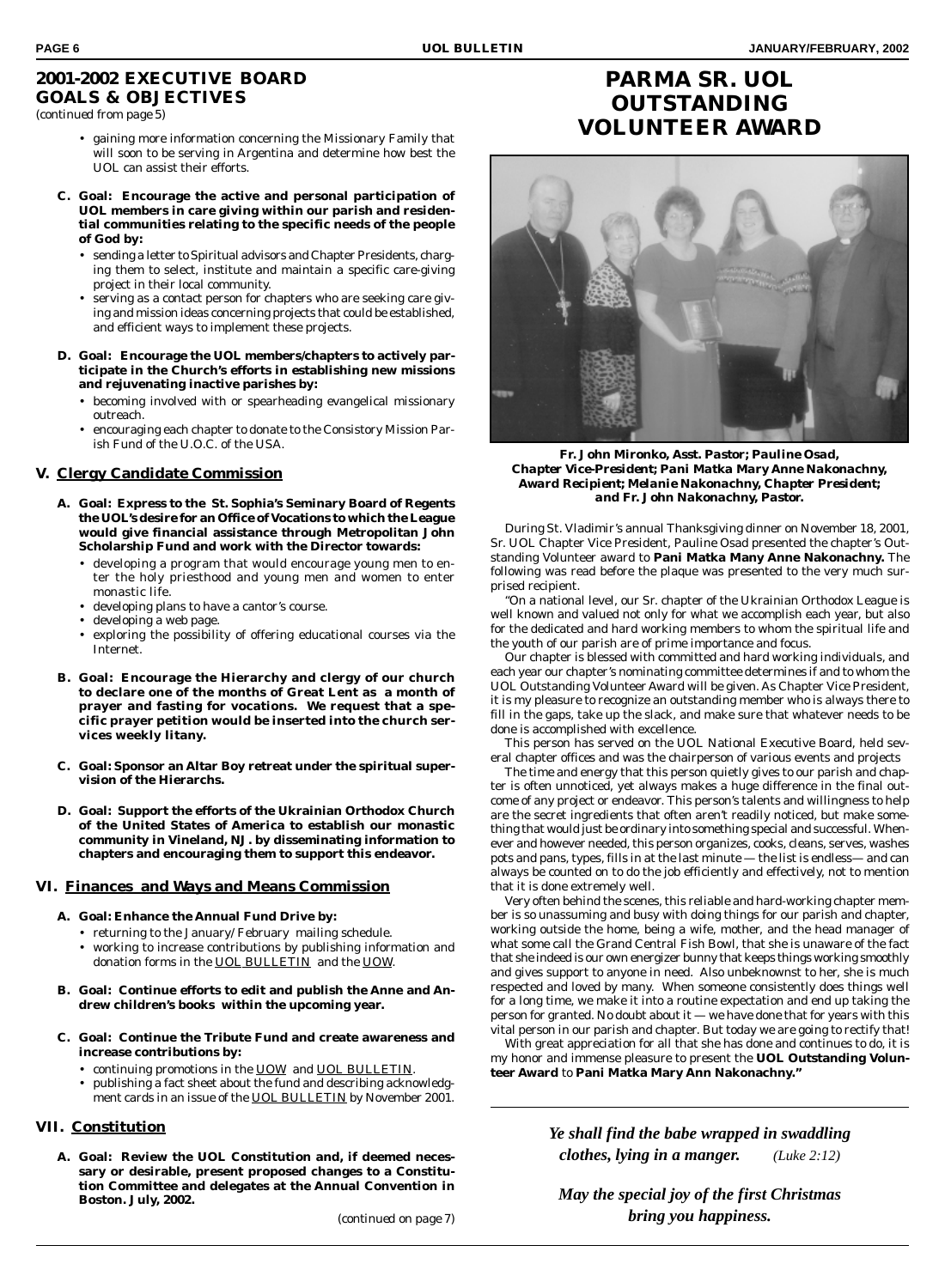### **2001-2002 EXECUTIVE BOARD GOALS & OBJECTIVES** *(continued from page 6)*

# **CAROL OF THE BELLS**

by Elizabeth Mitchell, Sr. Staff Writer

#### **VIII. Sobor**

- **A. Goal: Affirm the UOL's strong support of His Beatitude Metropolitan Constantine, His Eminence Archbishop Antony and His Eminence Archbishop Vsevelod as Hierarchs of our Holy Ukrainian Orthodox Church of the USA via:**
	- the UOL's National President 's opening remarks to all Sobor participants.
	- all UOL members at appropriate times during the Sobor.
- **B. Goal: Promote the UOL and it's mission during the Sobor by:** • securing a table on which information about the UOL is displayed and material on the League's mission, programs, projects, membership, and history are available to all Sobor participants.
	- making arrangements for the UOL banner to be present at Divine Liturgy and in the processions from the Memorial Church to the Convention Center and displayed in a prominent area.
- **C. Goal: Make the recommendation at the Sobor that an Office of Family Ministry be introduced/instituted in order to help meet the needs of all members of a family.**
- **D. Goal: Inform the entire UOL membership of the Sobor convention committee's recommendations via the President's article in the UOL BULLETIN.**

#### **IX. UOL BULLETIN**

**A. Goal: Make all issues of The BULLETIN available on the UOL website.**

#### **X. Strategic Planning**

- **A. Goal: Combine all convention committee recommendations and individual goals of commission and committee chairs into this year's plan of action for the National Executive Board by:**
	- creating a list of goals and objectives for board approval and implementation during the year.
	- creating a list for each convention committee for evaluation at the Annual Convention in Boston.
	- informing our membership about the NEB's course of action for this year by publishing the approved Goals and Objectives in the January/February issue *UOL BULLETIN*.

*May the faith and hope of Christmas light your way the whole year through.*

# **WHY GO TO CHURCH?**

A churchgoer wrote a letter to the editor of the newspaper and complained that it made no sense to go to church every Sunday.

"I've gone for 30 years now," he wrote, "and in that time I have heard something like 3,000 sermons. But for the life of me I can't remember a single one of them. So I think I'm wasting my time and the pastors are wasting theirs by giving sermons at all."

This started a real controversy in the "Letters to the Editor" column, much to the delight of the editor.

It went on for weeks until someone wrote this clincher: "I've been married for 30 years now. In that time my wife has cooked over 32,000 meals. But for the life of me, I cannot recall the entire menu for a single one of those meals. But I do know this: They all nourished me and gave me the strength I needed to do my work. If my wife had not given me those meals, I would be physically dead today. Likewise, if I had not gone to church for nourishment, I would be spiritually dead today!"

When you are down to nothing....God is up to something!

Faith sees the invisible, believes the incredible and receives the impossible! Thank God for our physical and our spiritual nourishment!

Weekend Encounter, 4/13/01

(UOC Office of Religious Education)

The first carol I heard on the radio this year during the Nativity Season was the *Carol of the Bells.* Knowing the song, as written in Ukrainian tells of a little bird, I was curious to know why and how the lyrics had been changed to a *Carol of the Bells.*

In checking the internet and reading about carols, I found there are two kinds of Ukrainian Christmas songs: the "*kolyady"* which are sung on Christmas Eve and throughout the Feast of the Nativity, and the second group of songs called *"shchedrivky"* derived from the word meaning generous, which are sung during New Year's and the Feast of the Epiphany.

The very popular *Carol of the Bells* is in essence a *"shchedrivka"* and tells of a swallow brining cheerful tidings of prosperity to the master of the house. According to ancient Ukrainian beliefs, domestic animals and fowl were endowed with the gift of speech on Christmas and New Year's Eve.

Ukrainian composer Mykola Leontovych (1877-1921) created a highly original choral arrangement of SHCHEDRYK for mixed voices a capella. Alexander Koshetz, well known Ukrainian director of the chorus which carries his name, premiered SHCHEDRYK in Kiev, Ukraine, in 1916 and later introduced the carol to Western Europe and to America with his Ukrainian National Chorus. Following the Koshetz concerts in Paris in 1921, scholars translated SHCHEDRYK into French and performed the carol with their chorus.

SHCHEDRYK was brought to America in 1922 by Koshetz and performed in the original form until 1936. That year, the carol was translated into English, and although musically faithful to the original test, it by-passed the swallow's message and featured bells as the messenger of good cheer. The author of the new text was Peter J. Wilhousky, born in Passaic, New Jersey, educated in New York and active there as a director, conductor and arranger.

What prompted Wilhousky to translate the song far from its original text? Wilhousky was the director of a high school chorus and needed a song to fill in a radio broadcast of the Walter Damroch Music Appreciation Hour. Because his singers did not know the Ukrainian language, Wilhousky composed the text in English. Many schools and colleges heard the broadcast, enjoyed the *Carol of the Bells* so much, they printed copies of the song and urged Wilhousky to have it published. After a second attempt, his manuscript was published.

But who was Wilhousky? I learned he served as director of music for the New York School System for twelve years; and from 1944 to 1949 served at the side of Toscanini at NBC. Little did Wilhousky dream that the song would be used throughout the Christmas season, not only as a carol but also promoting Christmas sales and events on radio and television.

When I spoke with my pastor, Father Steve Repa, about the change of lyrics by Wilhousky, he very kindly prepared the literal English translation of SHCHEDRYK using a similar rhythm as the *"Carol of the Bells".*



### *"A Well-Wish For Thee"*

**by D. Leontovich**

(English translation by Fr. Steve Repa.)

*Tidings, good news: prosperity, abundantly; a swallow came, singing the song, chat—chattering: (chorus) Singing the song, and chattering . . .*

*Landlord, O Lord, calling him out: (chorus)*

*Come out, come out! O Lord, Landlord, go look and see all you possess.*

*Thee all your ewes are giving birth, and all the lambs have, now been born.*

*All that you have is very good. You will possess money enough: (chorus) All that you have is very good . . .*

*All that you have is very good. You will possess money enough.*

*And, your wife is a great beauty: (chorus) If not in coin, then in your fields. And your wife is a great beauty.*

*If not in coin, then in your fields. And your wife is a great beauty, (Repeat song)*

*(Second ending) Tidings, good news, prosperity, abundantly; a swallow came . . .*

Not to take away from the *Carol of the Bells,* personally I like the Ukrainian lyrics of SHCHEDRYK which tells of a little bird fluttering and chirping its message of good cheer. How sad that its tidings have been lost in translation.

Source: Internet: *Caroling* - The Ukrainian Museum; The Ukrainian Museum: *Ukrainian Christmas;* The Ukrainian Weekly: *Carol of the Bells,* Roman Sawychy